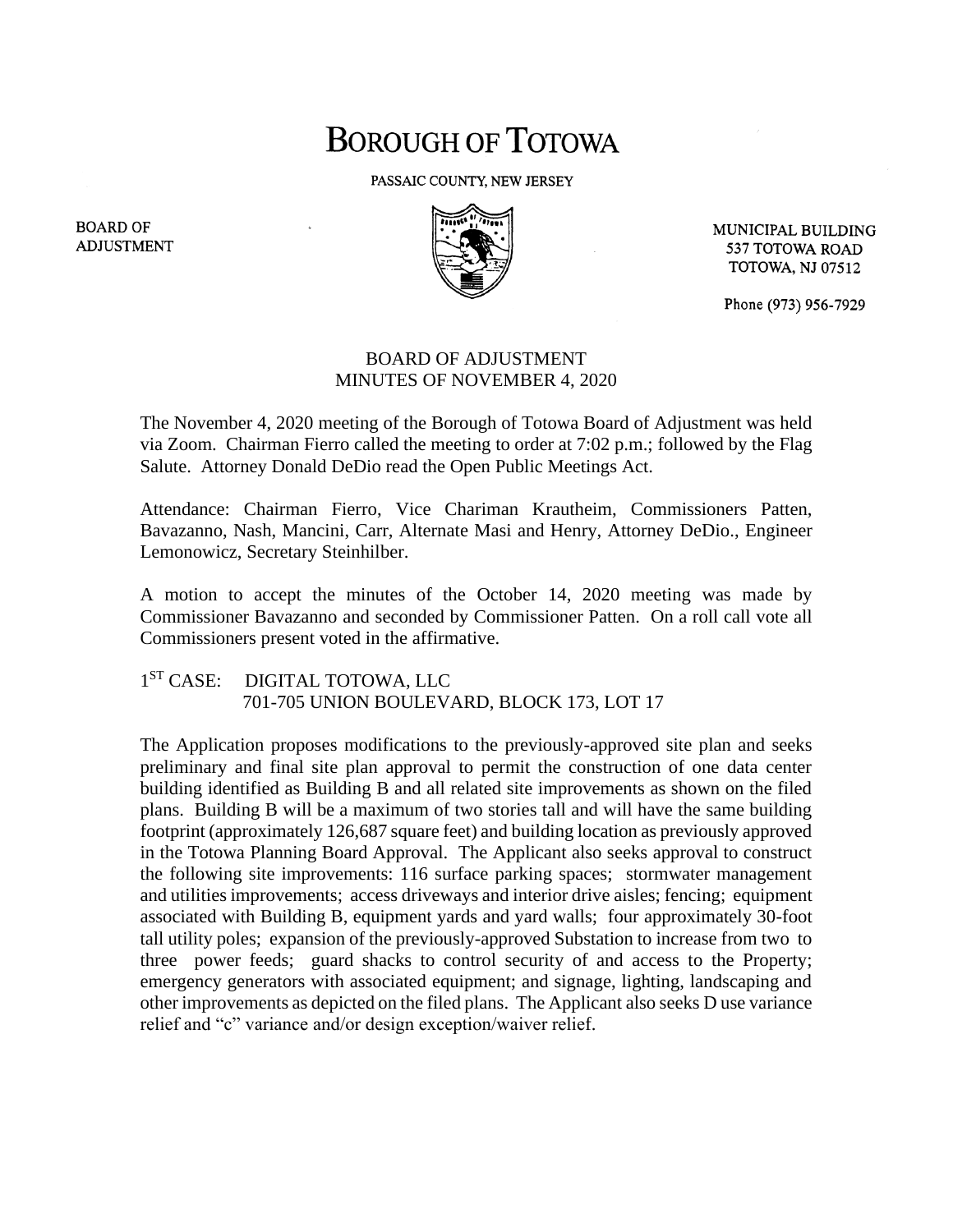Board Attorney Mr. DeDio has reviewed the application and the public newspaper mailing and determined that the notice is in compliance with Municipal Land Use Law and the Board has jurisdiction to handle this application.

Attorney, Michael Miceli will be representing the applicant. In 2013 the application obtained approval from the planning board for a data center which would consist of two buildings and a substation. Now that substation has been constructed, we commenced construction and did a number of improvements on the site but then the project stalled in 2015. The application is here tonight asking for a change to that site plan relative to building B and that building B is the building in the back. That is the only building under consideration tonight. There has been plans with building A, in the front towards Union Blvd, but that is not the subject of this application, we are just doing changes to the site plan relating to building B. The applicant will need variance and design exception relief and to remove prior construction of approval.

Eric Scott, project architect, was sworn in by Mr. DeDio. The project is located at 701 Union Blvd and is oriented towards the back of the site, furthest from Union Blvd. It is adjacent to commercial properties and industrial area as well as some residential property in the corner. The Applicant is proposing a data center building with a small portion that is an office space. The exhibits being show tonight at entered A-1 through A-21. The building shown on Exhibit A-14 sheet A 001. This building is broken up into three larger data center portions, all of those data centers are one story structures and the lower rooms below those data centers are the electrical infrastructure rooms. The building requires a lot of power, which is why there is an on-site substation and all of these rooms basically bring the power into each of these rooms. On the right side of the plan there is a loading area, which is furthest away form the residential neighborhood. On the left side of the plan is a two-story office space, the first floor at the front has your main entry and reception area, open office seating area, and a smaller trades office area for people to support the main data center. The second floor of that office portion is a small office at the front and the remainder of the space is small storage area for the office space. There is also an exterior equipment yard which houses the equipment for the building. The office area faces the residential neighborhood, and that area utilizes even nicer materials.

The main structure is a precast concrete panel wall that has embellishments embossed into it as a design patter, the two-story office has two types of metal panel system and glass for windows. The height is the building is 34.27 feet above average grade to the top of the parapet. The mechanical equipment is stored on the roof and is between 41.52 feet and 45 feet. There is also one stair tower that goes up to the roof, which is just below 45 feet. The mechanical equipment in the equipment yard being the bulk of the mechanical systems for the building, we need to ensure that both the site and any noise coming off of this would be shielded and screened from the surrounding neighborhood. The building yard screen wall is the same height as the building and that was done to protect any sound trespass out of there as well as any visual obstructions to anywhere outside of this. There are two cooling towers on the left side with a guardrail at the top of that with a safety railing at 44.93 feet above the average grade. There are eight generators in the yard, which are 27.18 feet above average grade and fuel tanks that are 13.52 feet above average grade. There will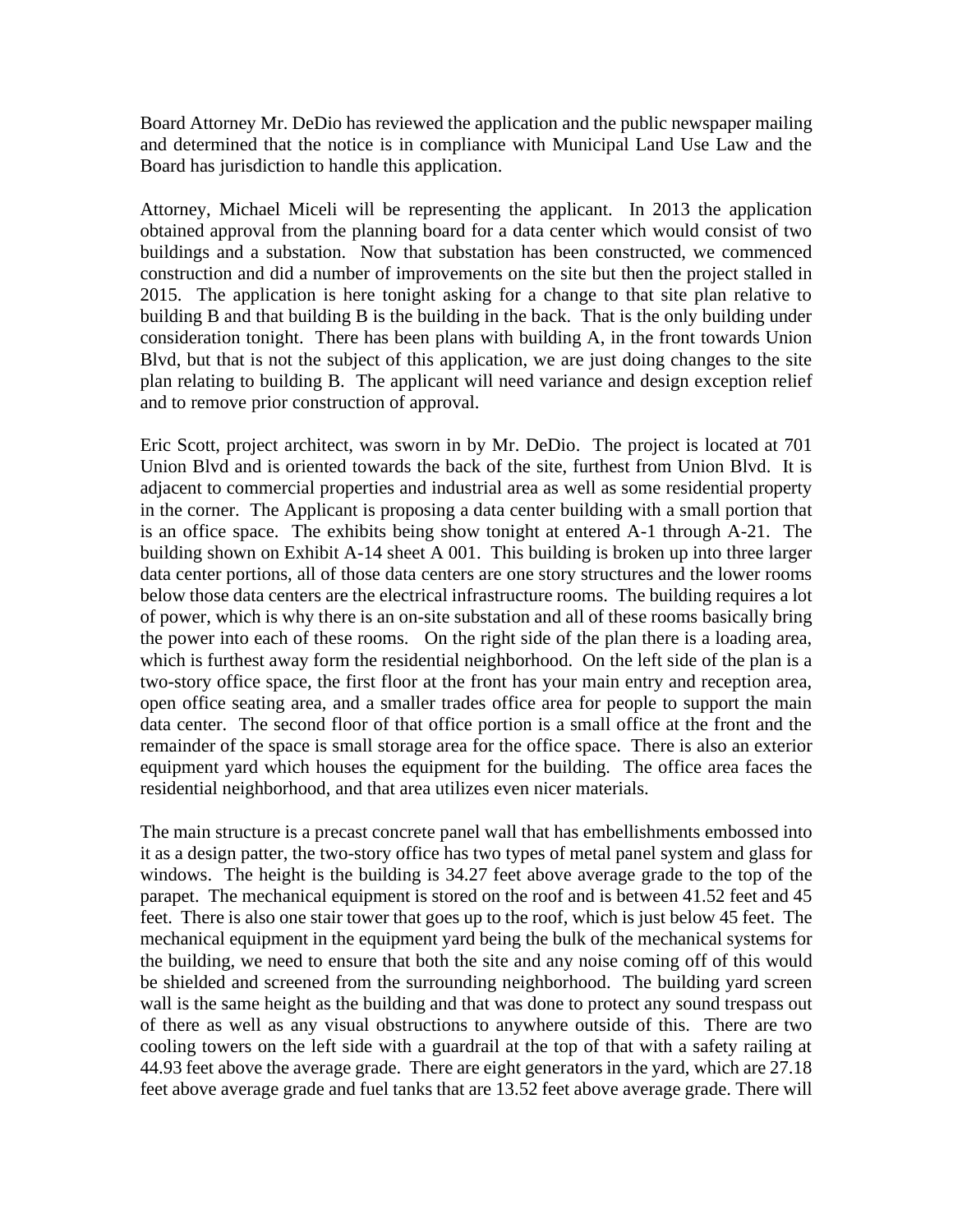be 51 maximum occupancy during peak shifts, this is a 24/7 building operation and there are shift changes.

Mike Junghans, project engineer and project planner, was sworn in by Attorney DeDio. The site is actually in four zones. The B-3 zone which is along Route 46, I-3 zone which makes up the majority of the site where building B is proposed, I-1 zone and R-20 which is the subject of our "d" variance. The site is approx. 34 acres. On exhibit A-17, sheet C 1.01 is the arial which shows the current conditions of the site with the substation on it that was constructed in 2014. They also got the pad graded for building B and installed the vast majority of the stormwater utilities throughout the site, including the construction of the detention basin. There were conduits that were installed underneath the berm out on Union Blvd and conduits ready to be strung to utility poles across the street to hook up to PSE&G. The applicant was originally approved for building B to be 147,753 square feet. That includes the footprint of the two-story office back in May of 2013. There was a subsequent submission of July of 2013 where the building size had been slightly adjusted smaller. It actually was within the footprint of the approved and there were other minor changes that were submitted and reviewed and were not considered required to go back to the board because they were within the previous approval. The building is essentially the same as what was previously proposed. The changes have to do with areas around the building. There was reconfiguration in the parking, which caused a slight reduction of the detention basin. There was a change in circulation and there was the addition of a guardhouse. Since the building work stopped and then restarted, PSE&G has actually changes their requirements for substations for loads as large as required for this data center. What they are requiring is a third source of power which is needed for building A in the future. This site is a four-zone site and each zone had its own F.A.R. requirement. For building B they are at .97 percent where about .36 is allowed and also expect building A will also be below so we comply with that mixed F.A.R. The application also complies with the height standard. There are two entryways and are both gated. Employees will have a card reader to get in and visitors will have to pull up to the gate and give their credentials to gain entrance. There is also a rejection lane if someone comes to the site in error or not allowed in the site. This site also proposes a sidewalk along the frontage of Union Blvd.

Building B has a proposed 116 parking spaces, which is sufficient for the overlap in shifts. The site has a full perimeter fence, which is an eight-foot ornamental fence. There is lighting following all the perimeter roads. The lights will have LED lights in compliance with he recently updated borough standard of 3.000 kelvin. The applicant is proposing additional plantings along that high canopy to fill in that and to give it lower story planting. This will allow for a nice screen to the residential neighborhood. There is no signage proposed as part of this application. There is an existing sewer line. There is a line that comes from Floyd Drive that services in the neighborhood here form Melissa Drive, extends through the site out to Union Blvd. That is the line that we would access for our discharge. This facility is a 24/7 facility. All solid waste will be handles on the loading dock and recyclables. There is actually a compact, sealed compacter proposed with a shoot off of the loading dock. Most of the trees have been cleared on the site. The only trees that have not been cleared, because this was not part of the previous application, was the addition of this telecommunications line that's going to have to take out 61 trees, but we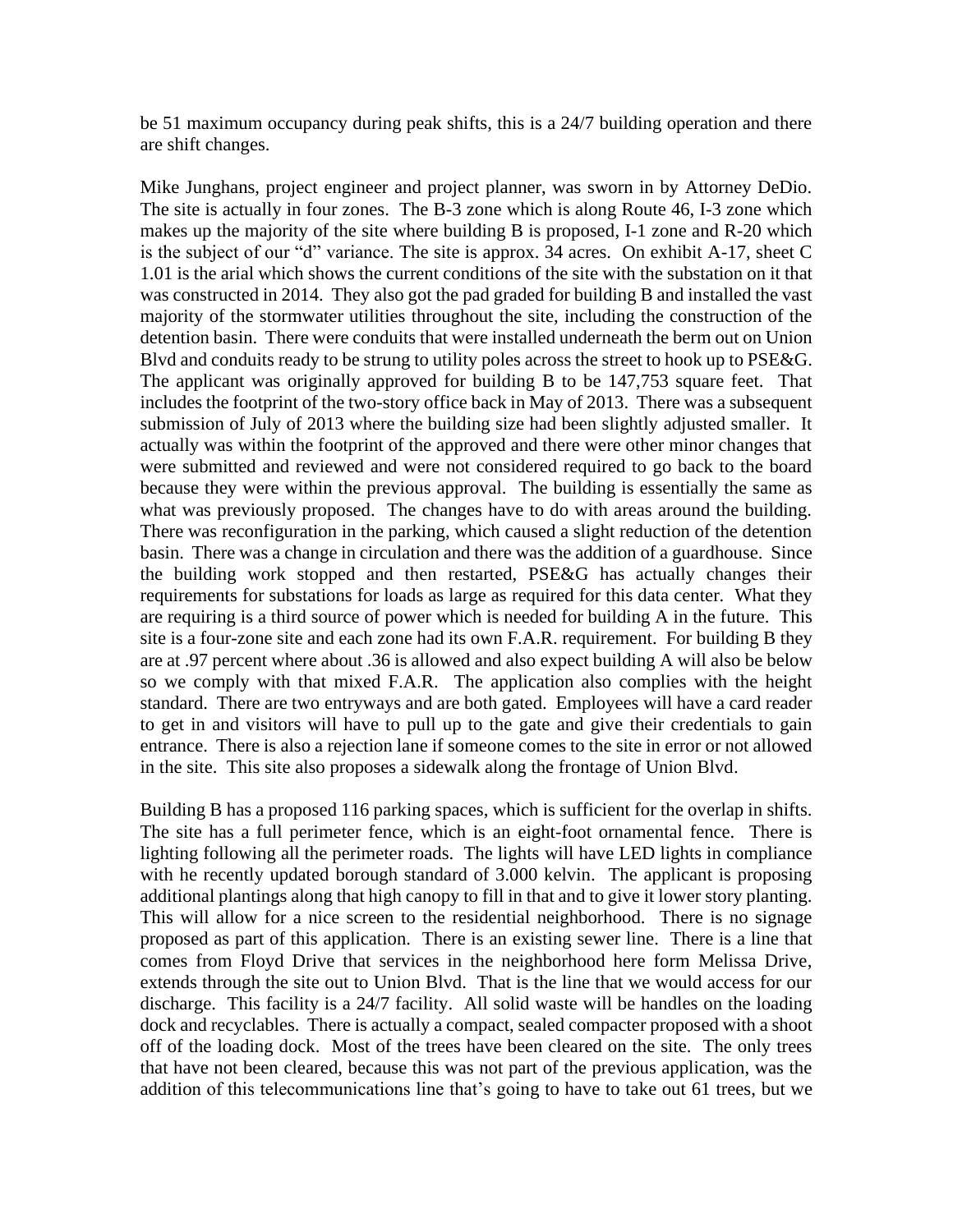will replant a hundred trees in this location to offset that requirements. As far as the sound, we have two levels that we need to meet as far as the state is concerned. It is 65db during the day and then 50db during the evening hours at the property line. The acoustical study that was done states the daytime will be 50 db with a 45db sound level at the property line.

Mr. Junghans will go through the zoning analysis for this site in terms of the variances and design exception relief that is requires. We need a D-1 variance for the utility pole that is going to be along Riverview. The proximity of that pole was set based on being able to run a line across the street to the existing utility poles on the other side. This application will promote desirable visual through creative design to gain we are well below our standards, there is a lot of open space. The vast majority of what we are proposing is in the industrial zone. It's only the one pole that is not in the industrial zone. This application promotes general welfare by critical improvements to decaying infrastructure. As far as the negative criteria, we feel this is the best use that this could be for the I zone being a data center which is a high-end use of low impact and is well buffered and landscaped. There is no sound or lighting goods from the facility as testified to earlier. And the utility poles will be buffered by ornamental fence to help them blend in and we are proposing significant additional landscaping to help that also. This application provides adequate air, light, and open space considering that we comply with our coverage requirements. This is an odd, shaped lot, which gives us hardships, the utility pole being one of them. It was made even more of an issue by realignment by the DOT. The lot is unique that it's split into four zones. There is also a significant amount of wetlands on the east side of the site and also wetlands in the flag, which also encumbered the site. Because this is a data center, the 24/7 hours does not impact the adjacent properties, the variance is needed because a small portion of the property is in the B-3 zone. We are treating it as a bulk variance as opposed to a "D". We did notice for the "D" just in case the board disagreed with us, but we think it is either a "C" or it does not even apply to this site and would ask the board to consider that should this board approve this application, make that clear side of the fence the board has fallen on that. There was an exception for a screening of off-street parking. It was noted that our screening for our parking area was actually that fence that we mentioned earlier, but it should be noted there is also a hundred-foot buffer before that. So even though the fence does not meet the standard for screening, we think that combined with the hundred-foot buffer more than meets the standard even though technically it is considered a waiver. We are providing trees, but there was a request that they be on the property line. We are actually providing trees on top of our berm, which is actually going to be more aesthetically pleasing but does not meet the standard. Other design exceptions is the driveway width, which we discussed earlier. Our fence, as we noted, is an ornamental fence that surrounds the perimeter of the site. It is eight feet in height in a B-3, where six feet is required. The yard wall, does not create any visual issues, is eight feet tall, by providing it to be the same height of the building, we provide that visual and acoustical barrier to the neighbors. The height of the utility poles are proposed in the B-3 zone, where 24 feet is allowed and we are proposing 30 feet. The retaining wall is needed so the basin can function the way it was proposed. It would be a detriment to the stormwater.

Board Engineer Ms. Green clarifies her report. In the Borough of Totowa the definition of a *fence* does not include walls, so you do not need waivers for the screen wall or the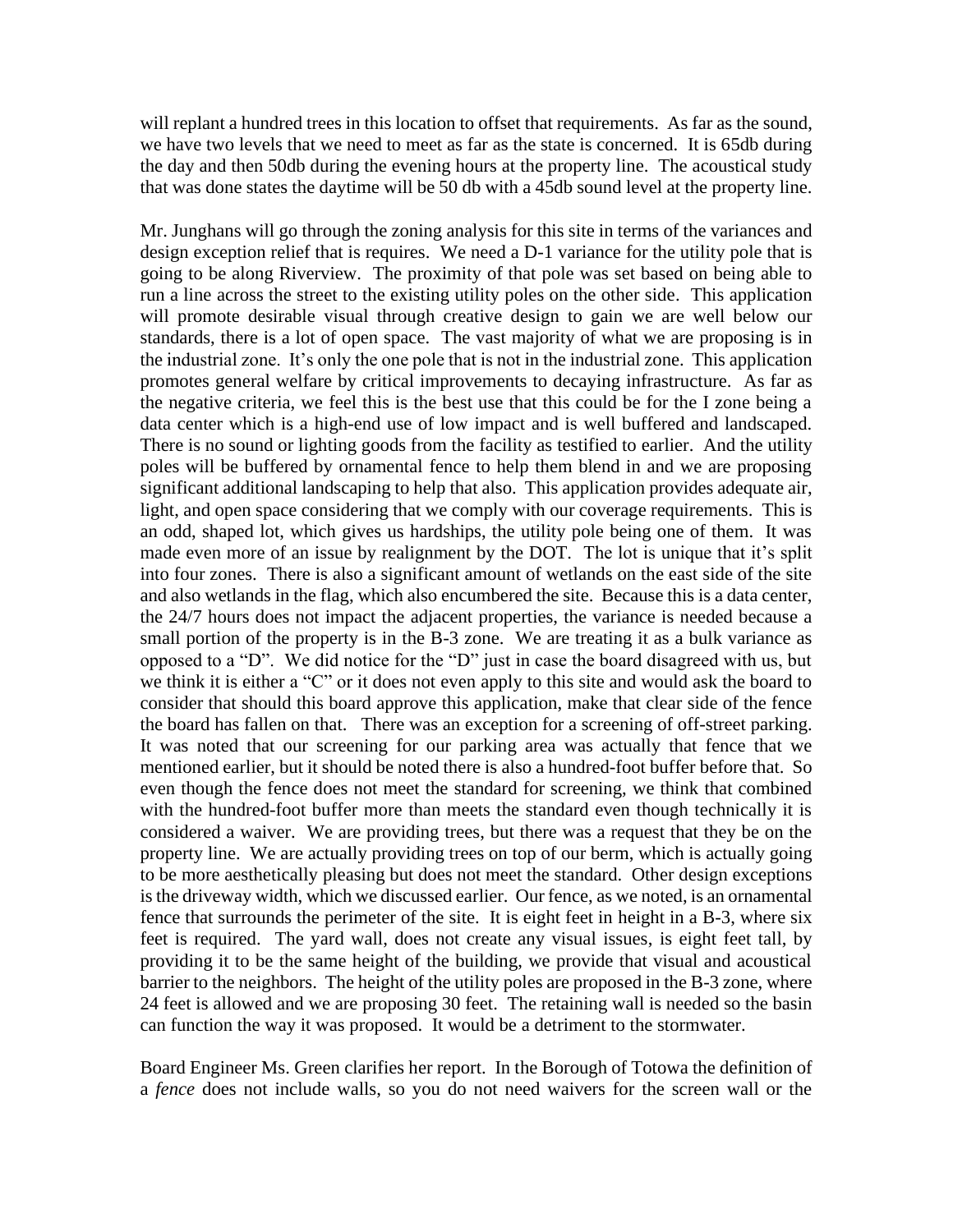detention basin walls. In my review waiver there were several waivers and exemptions listed. Eliminating design waiver 1, 6, 7, 8, and 9. So they are reducing the number of waivers that are necessary for the application, which I think is a very positive point. They have agreed to make revisions to the plans that would address my comments number 14, 36, 37, 40, 43 through 47, 49, 50, and 51. And the only other thing that I would note as a point of clarification is, and Mr. Junghans did touch on this, the tree removal plan that they submitted as part of the exhibits which was new, we did not have that previously, does require a hundred replacement plants. They currently have 54 on site that count towards that. So, a condition of any potential approval would be figuring out how they get to the total of hundred and they have plenty of space to do it.

At this time the meeting is open to the public.

Mr. Bruce Stonebridge, 711 Riverview Drive. Mr. Stonebridge questions the R-20 pole that they are going to put in and the underlying line. Why can't that underlying line be placed on the other side of that narrow piece of property against the industrial area rather than disturbing all the properties along that side that we just proposed. Mr. Junghans responds: If you look at the map, we have this inner line here, which is a wetland and outer line here is the wetland buffer. We have had those recently verified. We are keeping that underground line within the buffer. Putting it within the wetland is not something would obviously impact the wetland, so we are trying to keep that out of those wetlands and run it out to Riverview Drive. Mr. Stonebridge asked what they are doing about the water overflow from that area? It overflows back over like a small waterfall over Riverview Drive and that sewer at the end there on the county road comes several times and it is not functional, and they can not fix it apparently. And what proposals do you have to control the water when heavy rains come and how will you disturb it in doing this? Mr. Junghans responds: After the trench is in, we are going to restore to what it is today, I am willing to come and take a look at the back up and see a potential solution. Mr. Stonebridge asked about the fence at the end of the I-20 and what it will be like. Mr. Junghans explains it is just a square fence that just goes around the pole, it is not a complete fence, just there to protect the pole.

Ms. Elsa Stonebridge, 711 Riverview Drive. Ms. Stonebridge would like to know how close the driveway is. Mr. Junghans states it will not block the vision going out of there driveway.

Mr. Nick Macaluso, 10 Melissa Drive. Mr. Macaluso's back of his house backs up to the retaining wall or the area that holds the water. I see that the back of the data center has a second story office and I understand that you are putting in trees along basically where my back yard is, I was just wondering if you guys are going to put more high canopy trees in there to block. Mr. Junghans states after we do the initial tree clearing, you are left over with a bunch of high canopy trees out there, so the thought is to add lower trees in here to fill in that area. And based on tonight we need to add a few more to get up to a hundred. So, we are going to be putting them right at the edge of that tree canopy to help fill it in to block that view from the houses on Melissa. Mr. Macaluso would also like to know about the noise. Mr. Junghans states the if testing does need to occur; it will occur during the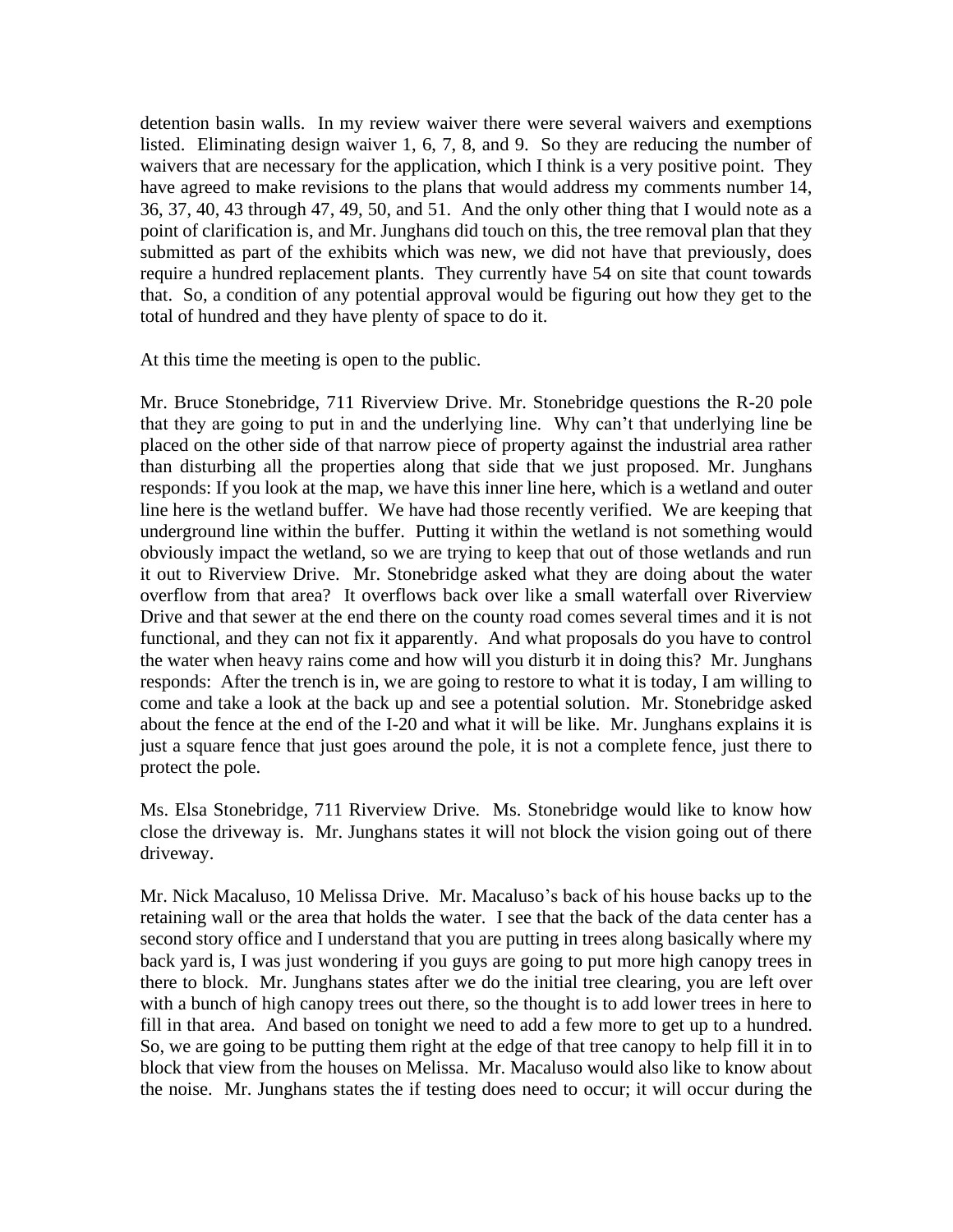daytime hours. The acoustical report's available for review, that the screen wall provides an effective acoustical screening from the neighborhood.

Mr. Manny Murano, 10 Floyd Drive. Mr. Murano has Judy Pascarella and Sandy Kasabar with him. Mr. Murano's first concern is the amount of tree removal that's going to occur along the entire left of the flag that you're talking about and the concern here is the area of the potential flooding. We already have a high-water table and you're eliminating 61 very aged old trees that suck up a lot of water and now you're going to plant some young trees and I thought you were going to provide a table of the type of trees. I see you got the legend on the right that indicates it's going to be pine, but pines do not work out too well in this area. And you are also supposed to put the diameter and the height. The second concur, and then I'll hear rebuttal, is the asphalt drainage ditch that you're going to go right through with your underground conduit. There are two drain lines along the back properties for runoff water and it looks like that trench is going to go right through them. And I do not see any details relative to the depth of your trench; how much top is going to be used below and on top of it and how much topsoil is going to be left after you trenched for these trees to root, because they all haven't got a good history on putting new plantings in that area and having them survive over time. Mr. Junghans states there will be a concrete encased conduit. It will actually go underneath those pipes you are talking about. We are well aware of those pipes in that alignment and we will restore the top, we'll actually provide probably a better topsoil cover than is there now and we will be required to warranty these trees and will monitor them to make sure that they survive. If there is recommendations from the planner on different tree substitutions to get this to work, I am more than happy to take a look at that. We are trying to do the right thing by adding more trees than needed. I can't put back a 24-inch caliber, but I can put a decent size placement back in with that higher number to try to offset that issue. Mr. Murano would like to know the timing on starting the trenching. Mr. Junghans states as soon as approval is granted, because we are putting that trench through those wetland buffers, we have to go through the process of getting a DEP permit to install that. We can not move forward until the NJDEP approves.

Judy Pascarella, 2 Floyd Drive. One of your survey sticks is right on a large oak tree in my backyard which is quite tall, so its root system has got to be very extensive. If that tree is disturbed, I do not expect it will last and will topple on my house. Mr. Junghans states he will look at the tree removal plan to see if that tree is part of the removal, if not we can meet with you and take a look at it with the contractor and make sure that we take that into consideration when we do our removals.

Mr. Murano states he sees some trees with green marks on them, does that indicate the trees that are going to be removes or is that just some other indication. Mr. Junghans states he is not sure how the contractor marked them, if you forward him your addresses, he can get back to you to discuss. Mr. Murano also questions, there was a couple of references to your acoustics analysis relative to the ambient sound levels that we're hearing in our neighborhood and I think you came up with a number about 54 decibels that was taken on the very upper northeast part of the building, building A, which is kind of the most aggressive place to take it. I am wondering if you did any acoustical measurements that